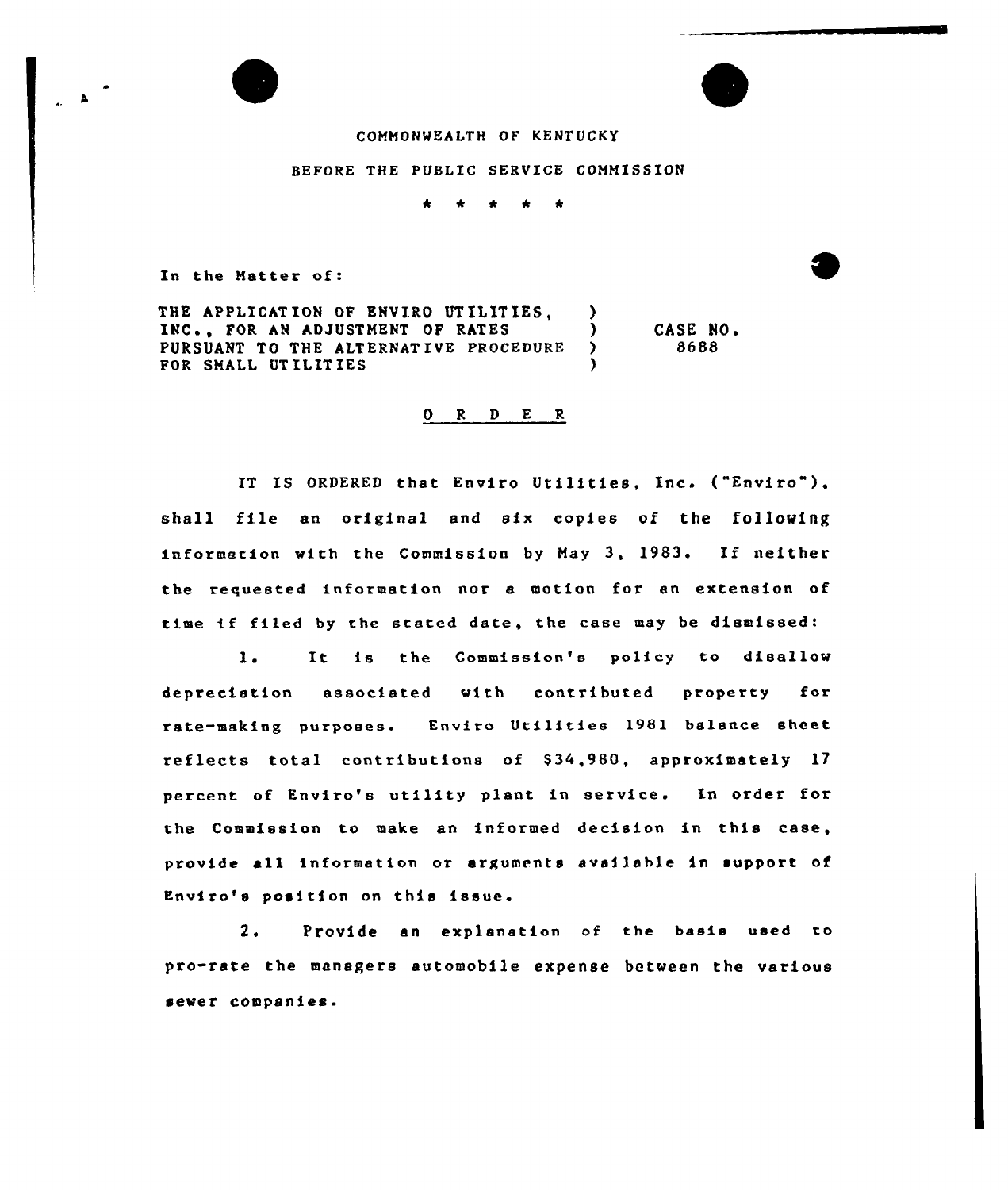<sup>3</sup> <sup>~</sup> Provide <sup>a</sup> complete breakdown of all finance charges billed Enviro by Andriot Davidson Service Company. Include an explanation of how the finance charge is computed along with the interest rate charged'.

Provide copies of the remittance advices from  $4.1$ Louisville Water Company for each month of the test year.

S. Provide an explanation of the circumstances Which lead to the \$2,149 adjustment to retained earnings made during the test year.

6. Item number 11 of the Commission's request of December 13, 1982 contained <sup>e</sup> request for an amortization schedule for each component of Enviro's outstanding debt. The response provided by Enviro did not include the amortization schedules requested. Provide an amortization schedule for each component of Enviro's outstanding debt.

7. Enviro in its response to item <sup>10</sup> of the Attorney General's information request provided e schedule shoving the derivation of Enviro's 1981 interest expense. The principle of the payable to Citizens Fidelity is shown as -0- on this schedule, indicating that this obligation has been completely paid off. Please explain why the interest of \$949 paid in 1981 has not been removed from the calculation of Enviro's pro forma interest expense since this obligation no longer exists.

8. Provide a copy of Enviro's most recent insurance bill.